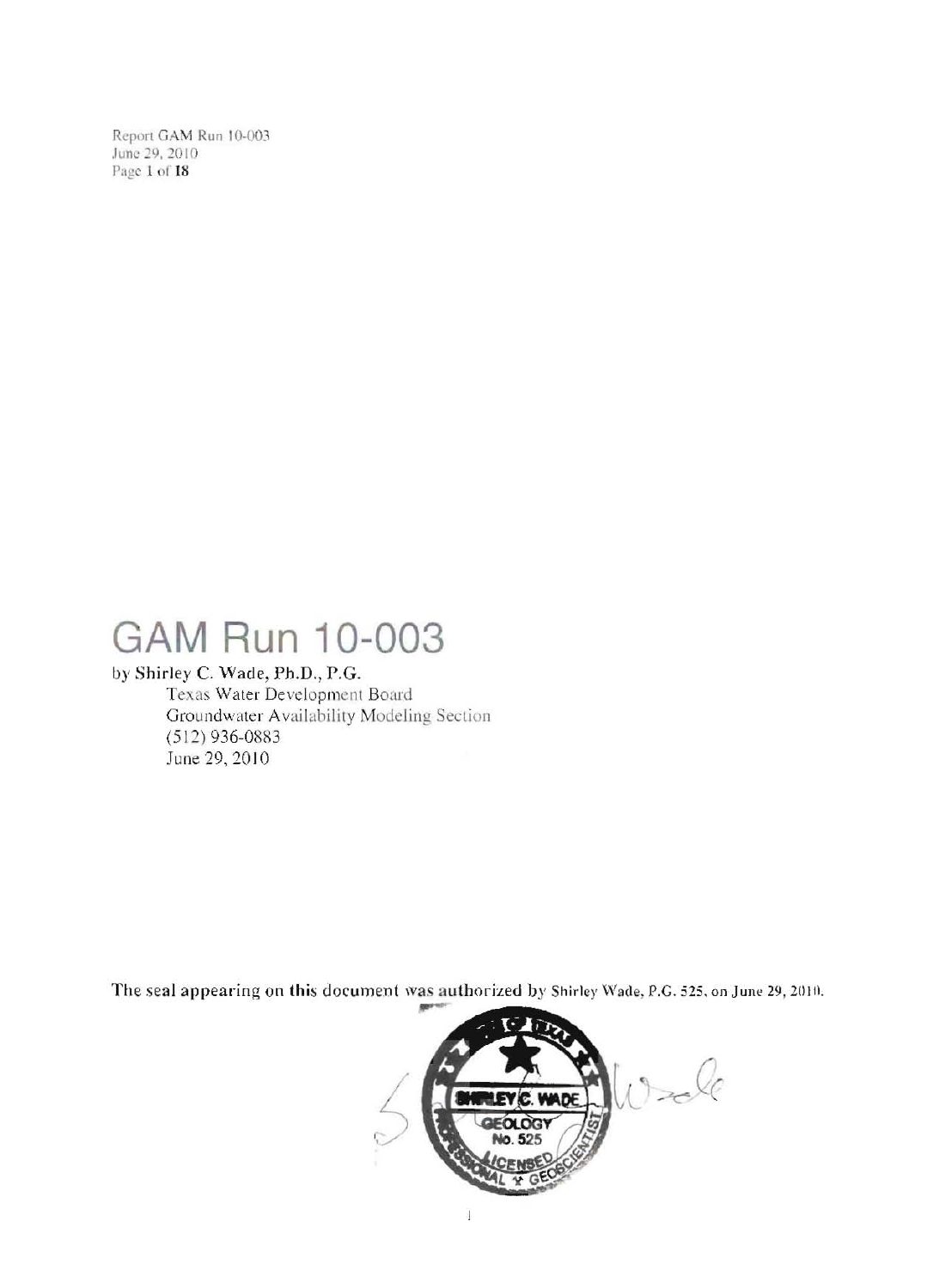### **EXECUTIVE SUMMARY:**

Pumping was adjusted in the groundwater availability model for the Igneous and Wild Horse Flat, Michigan Flat, Ryan Flat, and Lobo Flat portions of the West Texas Bolsons aquifers to produce specified average 50-year drawdowns in Brewster County Groundwater Conservation District, Culberson County Groundwater Conservation District, Jeff Davis County Underground Water Conservation District, and Presidio County Underground Water Conservation District.

The specified average drawdowns and estimated pumping volumes are:

- In Culberson County Groundwater Conservation District, average drawdowns of 40 feet in the West Texas Bolsons and 50 feet in the Igneous aquifers with annual pumping of 24,921 and 626 acre-feet per year, respectively;
- In Jeff Davis County Underground Water Conservation District, average drawdowns of 20 feet for the West Texas Bolsons Aquifer and 10 feet for the Igneous Aquifer with annual pumping of 214 and 2,195 acre-feet per year, respectively;
- In Presidio County Underground Water Conservation District, average drawdown of 5 feet for both the West Texas Bolsons and Igneous aquifers with annual pumping of 509 and 1,093 acre-feet per year, respectively; and
- In Brewster County Groundwater Conservation District, average drawdown of 0 feet for the Igneous Aquifer with annual pumping of 1,373 acre-feet per year.

#### **REQUESTOR:**

Ms. Janet Adams of Jeff Davis County Underground Water Conservation District and Presidio County Underground Water Conservation District (on behalf of Groundwater Management Area 4).

#### **DESCRIPTION OF REQUEST:**

Ms. Janet Adams requested a model run to determine the amount of pumping that results in specified drawdowns in Groundwater Management Area 4 after 50 years. For the West Texas Bolsons Aquifer the drawdowns were specified as 40 feet for Culberson County Groundwater Conservation District, 20 feet for Jeff Davis County Underground Water Conservation District, and 5 feet for Presidio County Underground Water Conservation District. For the Igneous Aquifer the drawdowns were specified as zero feet for Brewster County Groundwater Conservation District, 50 feet for Culberson County Groundwater Conservation District, 10 feet for Jeff Davis County Underground Water Conservation District, and 5 feet for Presidio County Underground Water Conservation District.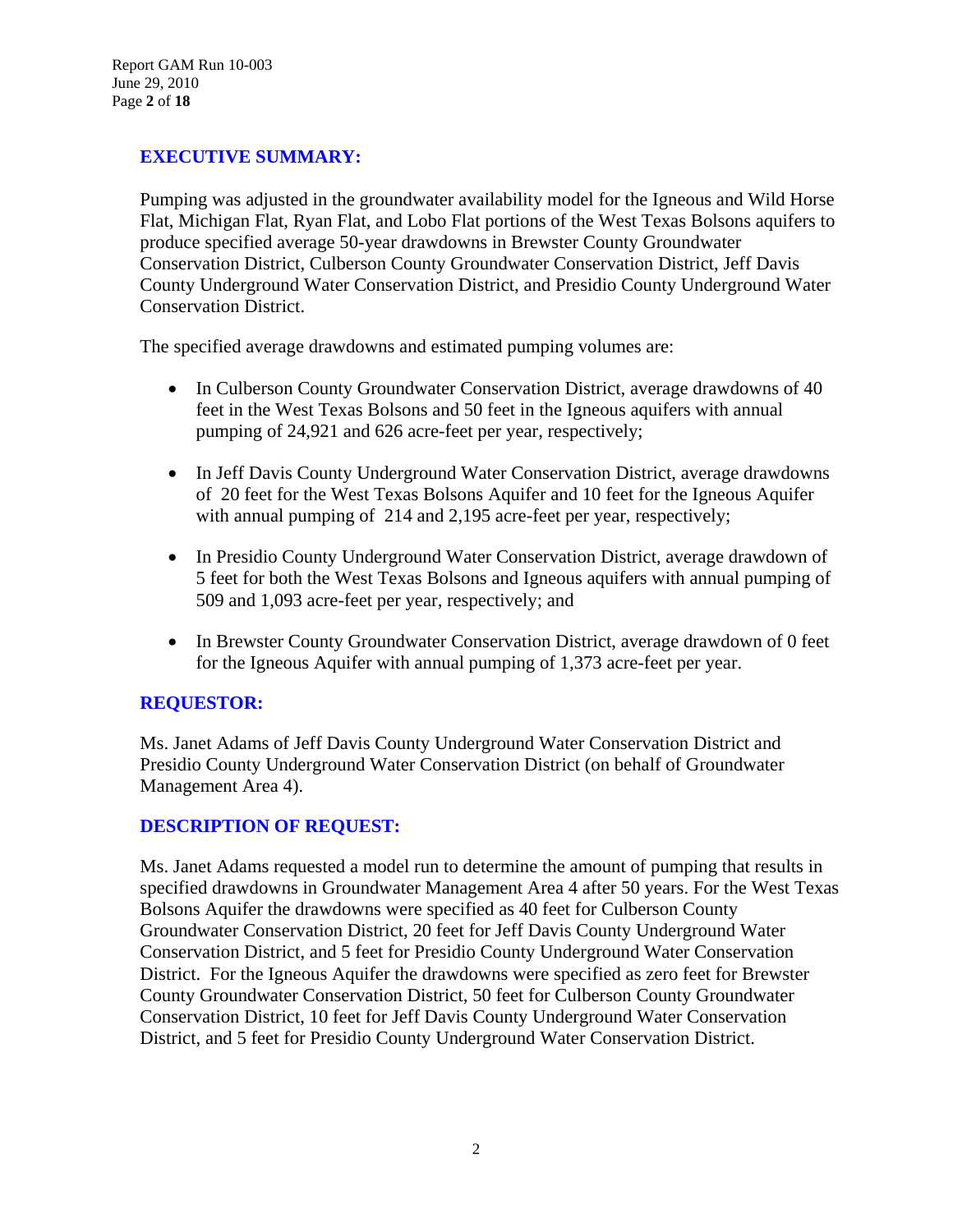Report GAM Run 10-003 June 29, 2010 Page **3** of **18**

#### **METHODS:**

The groundwater availability model for the Igneous and parts of the West Texas Bolsons Aquifers (Figure 1) was used to determine the maximum pumping that would result in the specified maximum drawdowns (Table 1). It should be noted that the parts of the West Texas Bolsons Aquifer in the groundwater availability model (Wild Horse Flat, Michigan Flat, Ryan Flat and Lobo Flat) are referred to in the model report (Beach and others, 2004) collectively as the Salt Basin Bolson Aquifer.

This request is a follow-up to an earlier request (Oliver, 2009). In that run, a pumping distribution that achieved all requested drawdowns was not physically possible, so two different pumping scenarios were developed. In Scenario 1 all requested drawdowns were met except the Jeff Davis County Underground Water Conservation District portion of the West Texas Bolsons Aquifer. In Scenario 2 all requested drawdowns were met except the Culberson County Groundwater Conservation District portion of the Igneous and West Texas Bolsons aquifers.

The results of the previous run were used as a starting point to estimate the amount of pumping resulting in the drawdowns specified for this run (Tables 1 and 2). We ran the model iteratively, adjusting pumping in each groundwater conservation district and in each aquifer until the specified average drawdowns were achieved. Dry cells were not taken into account in the calculation of average drawdown. The final pumping amounts were then adjusted up and down in order to show the relationship between pumping and drawdown in Groundwater Management Area 4. The total pumping for each scenario was multiplied by a factor to increase (factors of 1.3, 1.6 and 2.0) or decrease (factors of 0.8, 0.6, and 0.4).

#### **PARAMETERS AND ASSUMPTIONS:**

The parameters and assumptions for the model run using the groundwater availability model for the Igneous Aquifer and Wild Horse Flat, Michigan Flat, Ryan Flat and Lobo Flat portions of the West Texas Bolsons Aquifer are described below:

- Version 1.01 of the groundwater availability model for the Igneous and parts of the West Texas Bolsons aquifers was used. See Beach and others (2004) for assumptions and limitations of the model.
- Processing MODFLOW for Windows (PMWin) version 5.3 as the interface to process model output (Chiang and Kinzelbach, 2001) was used.
- The model includes three layers representing the Wild Horse Flat, Michigan Flat, Ryan Flat and Lobo Flat portions of the West Texas Bolsons Aquifer (Layer 1), the Igneous Aquifer (Layer 2), and the underlying Cretaceous and Permian units (Layer 3). Also note that some areas of Layer 2 in the model outside the boundary of the Igneous Aquifer are active in order to allow flow between the West Texas Bolsons Aquifer of Layer 1 and the underlying Permian units of Layer 3.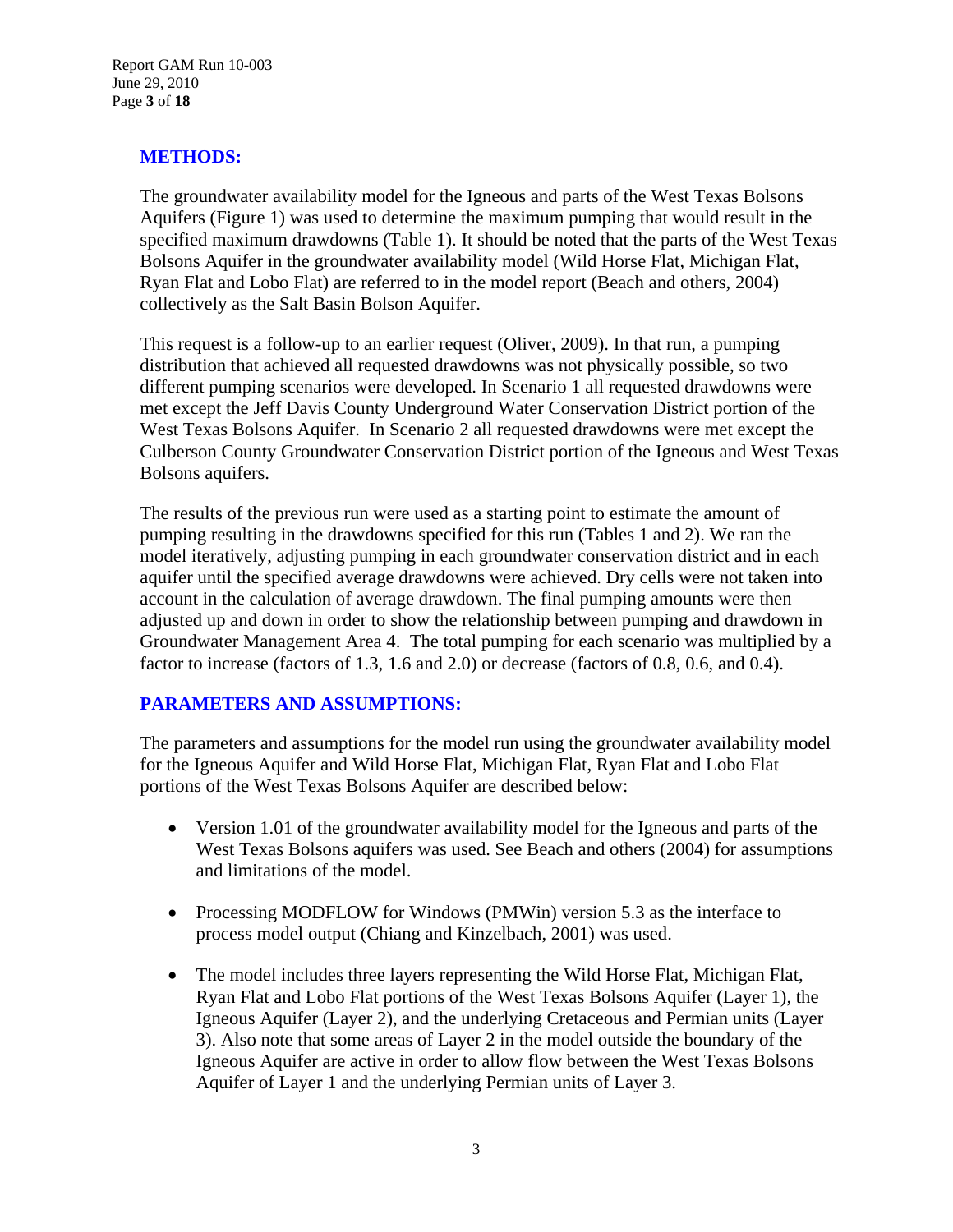- The Igneous Aquifer boundary used in the groundwater availability model run was the boundary around which the model was developed. This boundary is a generalized (or smoothed) and slightly smaller version of the official boundary of the Igneous Aquifer according to the 2007 State Water Plan. A comparison of these two boundaries, as well as the boundary for the Wild Horse Flat, Michigan Flat, Ryan Flat, and Lobo Flat portions of the West Texas Bolsons Aquifer, is shown in Figure 1.
- The mean absolute error (a measure of the difference between simulated and actual water levels during model calibration) of the entire model for the period of 1990 to 2000 is 64 feet, or four percent of the range of measured water levels (Beach and others, 2004).
- The head closure criterion (HCLOSE) in the Strongly Implicit Procedure package'was changed from 0.001 ft to 0.005 feet in order to allow the model to converge under the various pumping conditions of the model runs. This change did not result in any high (greater than 1 percent) water budget imbalances that would indicate a problem with the model run.
- The starting pumpage in the model was the last year of the historical/calibration portion of the model (2000) except for two minor changes. First, the total pumping in cells in the Igneous Aquifer near the city of Alpine that contained greater than 3 acre-feet per year of pumping was distributed evenly among those cells (20 cells total). This redistribution was done in order to prevent the cells with higher pumping from going dry. The second change was to remove pumping from a model cell that caused the model to not converge under the pumping scenarios described above (Layer 1, Row 79, Column 64). The pumping in this cell was less than 0.1 acre-feet per year and its removal is not considered to have any significant effect on the results below (Oliver, 2009).

| Table 1. Requested average drawdowns and average drawdowns from the previous run |  |
|----------------------------------------------------------------------------------|--|
| request for comparison (Oliver, 2009).                                           |  |

|                                                | <b>Scenario 1 GAM</b><br><b>Run 09-25</b>  |                    | <b>Scenario 2 GAM</b><br><b>Run 09-25</b>         |                    | Scenario 3 (this<br>request)                      |                    |
|------------------------------------------------|--------------------------------------------|--------------------|---------------------------------------------------|--------------------|---------------------------------------------------|--------------------|
| Groundwater<br>Conservation<br><b>District</b> | West<br>Texas<br><b>Bolsons</b><br>Aquifer | Igneous<br>Aquifer | West<br><b>Texas</b><br><b>Bolsons</b><br>Aquifer | Igneous<br>Aquifer | West<br><b>Texas</b><br><b>Bolsons</b><br>Aquifer | Igneous<br>Aquifer |
| <b>Brewster County</b>                         |                                            | 20                 |                                                   | 20                 |                                                   | $\theta$           |
| <b>Culberson County</b>                        | 50                                         | 50                 | 0                                                 | 13                 | 40                                                | 50                 |
| <b>Jeff Davis County</b>                       | 21                                         | 10                 | 10                                                | 10                 | 20                                                | 10                 |
| Presidio County                                |                                            | 5                  |                                                   | 5                  |                                                   | 5                  |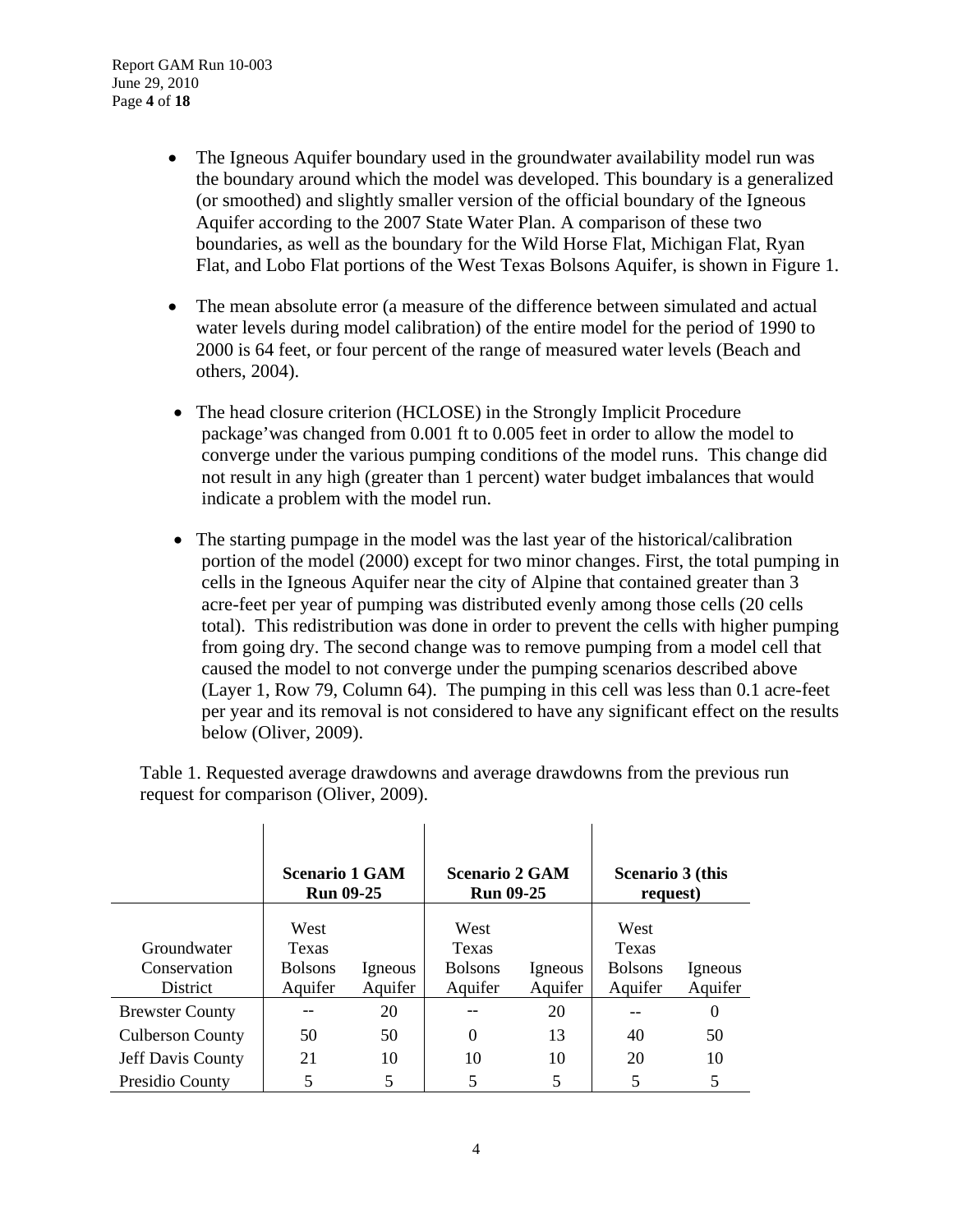Table 2. Pumpage input into the groundwater availability model for the original year 2000 pumping and for pumping scenarios 1, 2, and 3. All pumpage is reported in acre-feet per year.

| Aquifer                      | <b>Groundwater</b><br><b>Conservation District</b>    | Original 1997<br>Pumping | Scenario 1<br>Pumping<br>(GAM Run<br>$09-25$ input) | Scenario 2<br><b>Pumping (GAM</b><br><b>Run 09-25</b><br>input) | <b>Scenario 3 Pumping (this</b><br>request input) |
|------------------------------|-------------------------------------------------------|--------------------------|-----------------------------------------------------|-----------------------------------------------------------------|---------------------------------------------------|
| West Texas<br><b>Bolsons</b> | Culberson County GCD                                  | 30.316                   | 28.150                                              | 11.700                                                          | 24.950                                            |
|                              | Jeff Davis County UWCD                                | 135                      | 135                                                 | 135                                                             | 250                                               |
|                              | Presidio County UWCD                                  | 790                      | 510                                                 | 540                                                             | 510                                               |
| Igneous                      | Culbers on County GCD                                 | $\Omega$                 | 325                                                 | $\Omega$                                                        | 630                                               |
|                              | Jeff Davis County UWCD                                | 932                      | 2.215                                               | 2,525                                                           | 2,215                                             |
|                              | Presidio County UWCD                                  | 1,985                    | 750                                                 | 730                                                             | 1.100                                             |
|                              | Brewster County GCD                                   | 2,051                    | 4,130                                               | 4,130                                                           | 1,385                                             |
| <b>Total</b>                 | <b>GMA 4 West Texas</b><br><b>Bolsons and Igneous</b> | 36,209                   | 36,215                                              | 19.760                                                          | 31,040                                            |

Table 3. County average drawdown values and corresponding pumping amounts from the model budget (input minus dry cell pumping).

| <b>Aquifer</b>                      | <b>Groundwater</b><br><b>Conservation District</b>    | Average<br>drawdown after<br>50 years | <b>Scenario 3</b><br>Pumping<br>(from water<br>budget) |
|-------------------------------------|-------------------------------------------------------|---------------------------------------|--------------------------------------------------------|
| <b>West Texas</b><br><b>Bolsons</b> | Culberson County GCD                                  | 40                                    | 24,921                                                 |
|                                     | Jeff Davis County UWCD                                | 20                                    | 214                                                    |
|                                     | Presidio County UWCD                                  | 5                                     | 509                                                    |
| Igneous                             | Culberson County GCD                                  | 50                                    | 626                                                    |
|                                     | Jeff Davis County UWCD                                | 10                                    | 2,195                                                  |
|                                     | Presidio County UWCD                                  | 5                                     | 1,093                                                  |
|                                     | Brewster County GCD                                   |                                       | 1,373                                                  |
| <b>Total</b>                        | <b>GMA 4 West Texas</b><br><b>Bolsons</b> and Igneous |                                       | 30,931                                                 |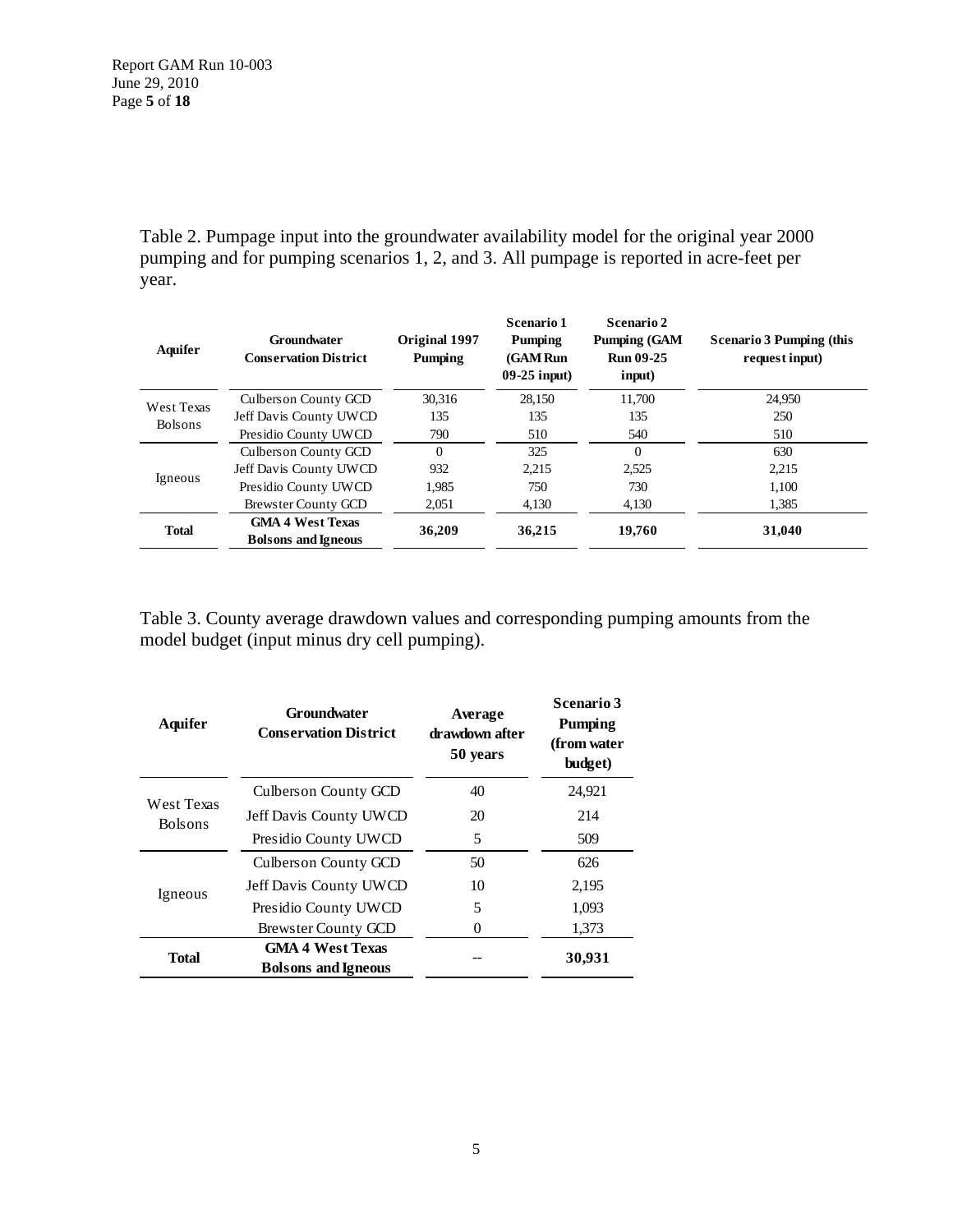Report GAM Run 10-003 June 29, 2010 Page **6** of **18**

#### **RESULTS:**

The amount of pumping input that results in the requested drawdown for each aquifer in each district is shown along with the results from the previous run (Oliver, 2009) in Table 2. The new analysis is refered to as Scenario 3. The relationship between total pumping and overall average drawdown for the Igneous and West Texas Bolsons Aquifers are shown in Figure 2. Model layer 3 and part of model layer 2 in Culberson County which represent underlying Cretaceous units are not included in the overall drawdown average. The requested drawdowns and corresponding pumping amounts are listed together in Table 3.

Charts for each of the major water budget terms for each year of the predictive model run are shown for Groundwater Management Area 4 in Appendix A along with the water budget terms for scenario 1 and 2 for comparison. Appendix B contains water budget tables for each scenario for each groundwater conservation district for the last stress period of the model run. The components of the water budget are described below:

- Recharge— areally distributed recharge due to precipitation falling on the outcrop (where the aquifer is exposed at land surface) areas of aquifers as well as inflow to the aquifer from alluvial fans and stream beds as described in Beach and others (2004). Recharge is always shown as "Inflow" into the water budget. Recharge is modeled using the MODFLOW Recharge package.
- Evapotranspiration—water that flows out of an aquifer due to direct evaporation and plant transpiration. This component of the budget will always be shown as "Outflow." Evapotranspiration is modeled using the MODFLOW Evapotranspiration (EVT) package.
- Pumping—water produced from wells in each aquifer. This component is always shown as "Outflow" from the water budget, because all wells included in the model produce (rather than inject) water. Pumping is simulated in the model using the MODFLOW Well package.
- Streams and Springs—water that naturally discharges from an aquifer when water levels rise above the elevation of the stream or spring. This component is always shown as "Outflow," or discharge, in the water budget. Stream and spring outflows are simulated in the model using the MODFLOW Drain package. Stream inflow was modeled using the MODFLOW Recharge package and is included in the recharge values described above.
- Change in Storage—changes in the water stored in the aquifer. Storage can be either and "inflow" (that is, water levels decline) or an "outflow" (that is, water levels increase). This component of the budget is often seen as water both going into and out of the aquifer because water levels will decline in some areas (water is being removed from storage) and will rise in others (water is being added to storage).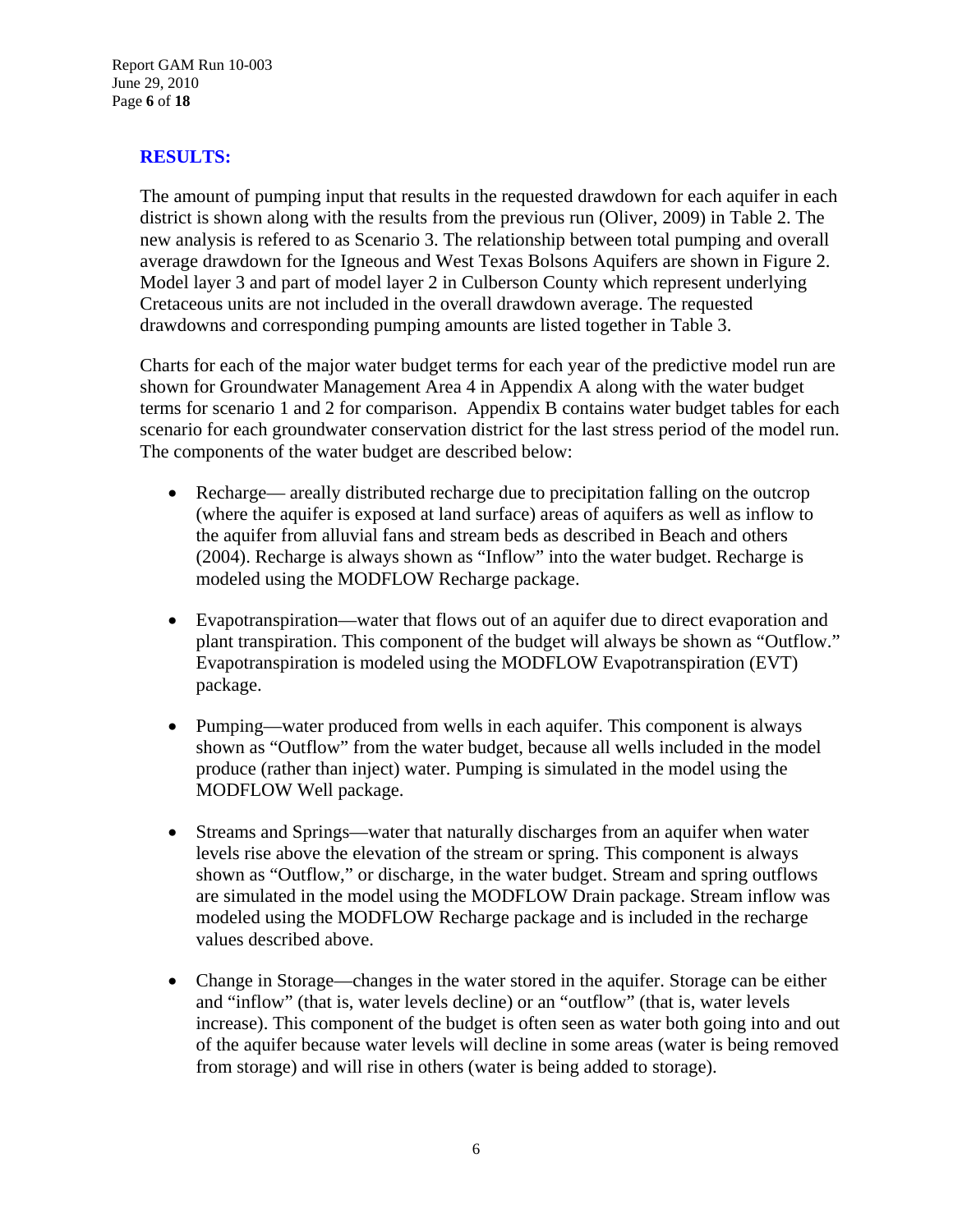- Lateral flow—describes lateral flow within an aquifer between a district and adjacent districts. Lateral flow is not shown in Appendix A because those results reflect the model as a whole (i.e. not individual districts). However, lateral flow is included in the water budget tables presented in Appendix B.
- Vertical leakage (upward or downward)—describes the vertical flow, or leakage, between two aquifers. This flow is controlled by the water levels in each aquifer and aquifer properties that define the amount of leakage that can occur. In this model, the West Texas Bolsons Aquifer is not always underlain by the Igneous Aquifer and the Igneous Aquifer is not always overlain by the West Texas Bolsons Aquifer. For this reason, the amount of water exiting the West Texas Bolsons Aquifer may not equal the amount of water entering the Igneous Aquifer in Appendix B.

Figure A-1 in Appendix A shows the pumping for the three scenarios. Figure A-2 shows Net Recharge in the groundwater availability model for each stress period for each of the three scenarios. Here, "Net Recharge" refers to recharge sourced from precipitation minus evapotranspiration and outflow to springs and streams. Note that Net Recharge increases slightly before leveling off during the predictive model run. Though recharge from precipitation is constant in the model, as water levels decline due to the increased pumping, the amount of water removed from the aquifer by evapotranspiration and discharge to springs and streams is reduced.

Figure A-3 shows the Net Change in Storage in the groundwater availability model. The volume of water removed from storage in the aquifer each year for Scenario 3 lies between the amount for Scenarios 1 and 2.

Figures A-4 and A-5 show the magnitude and direction of flow between each of the model layers. Over the model area as a whole, water is flowing outward from Layer 2 – upward into Layer 1 and downward into the underlying Cretaceous and Permian units of Layer 3. Note that vertical flow is referred to by the layer number as opposed to the aquifer name because some portions of Layer 2 are active outside the Igneous Aquifer boundary in order to allow flow between the West Texas Bolsons Aquifer in Layer 1 and the underlying Cretaceous and Permian units in Layer 3.

The water budget tables in Appendix B show each of the water budget components for each groundwater conservation district. Note that the total amount of water pumped from an aquifer within a groundwater conservation district may differ from the values for Pumping in Table 1 above. This is due to the occurrence of dry cells. When the water level in a cell drops below the bottom of the aquifer in a cell, the cell goes dry and pumping can no longer occur. The total pumpage is, therefore, reduced.

It is important to note that sub-regional water budgets are not exact. This is due to the size of the model cells and the approach used to extract data from the model. To avoid double accounting, a model cell that straddles a county boundary is assigned to one side of the boundary based on the location of the centroid of the model cell. For example, if a cell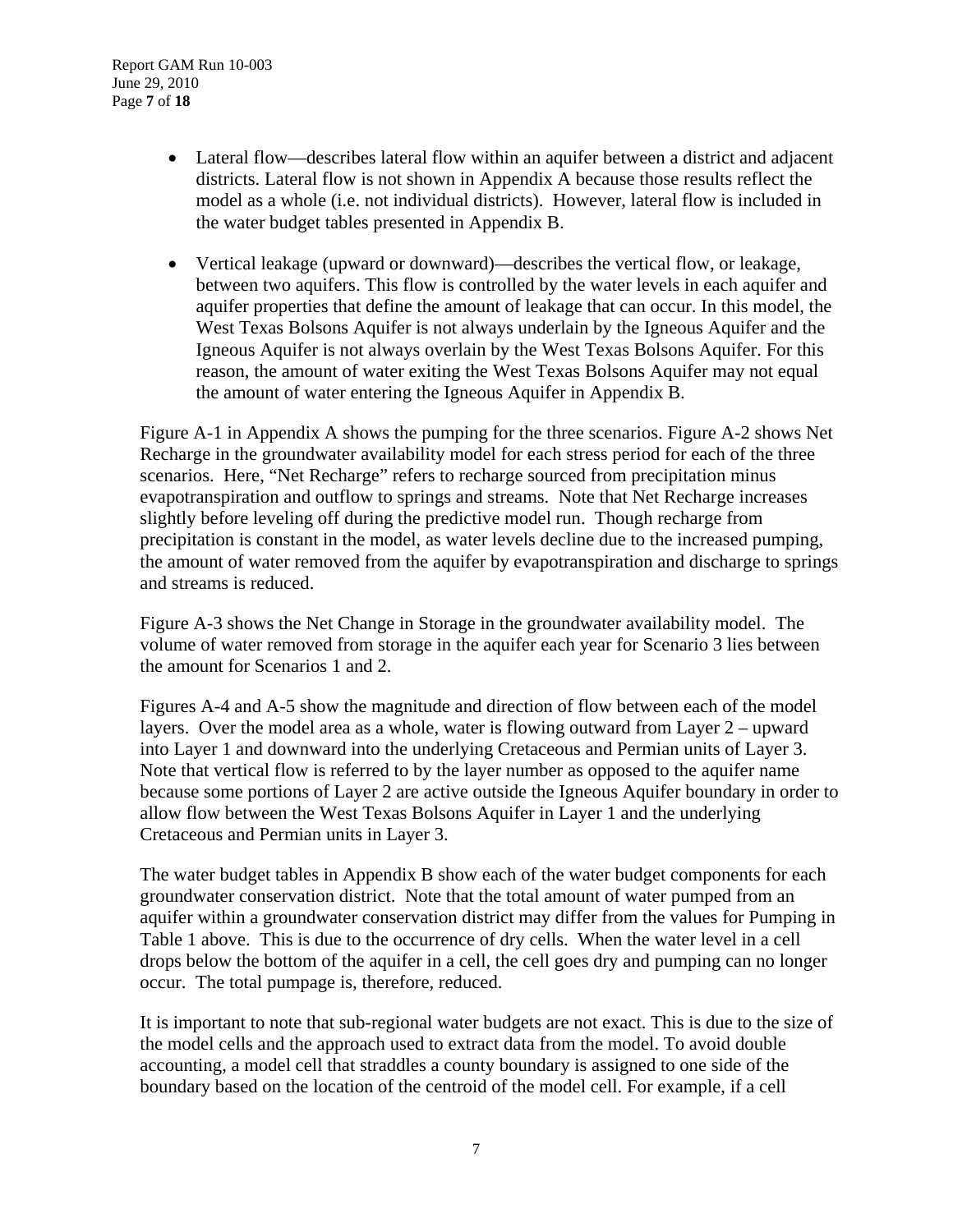Report GAM Run 10-003 June 29, 2010 Page **8** of **18**

> contains two counties, the cell is assigned to the county where the centroid of the cell is located.

#### **REFERENCES:**

Beach, J.A., Ashworth, J.B., Finch, Jr., S.T., Chastain-Howley, A., Calhoun, K., Urbanczyk, K.M., Sharp, J.M., and Olson, J., 2004, Groundwater availability model for the Igneous and parts of the West Texas Bolsons (Wild Horse Flat, Michigan Flat, Ryan Flat and Lobo Flat) aquifers: contract report to the Texas Water Development Board, 208 p.

Chiang, W., and Kinzelbach, W., 2001, Groundwater Modeling with PMWIN, 346 p.

Oliver, W., 2009, GAM run 09-25: Texas Water Development Board, GAM Run 09-25 Report, 26 p.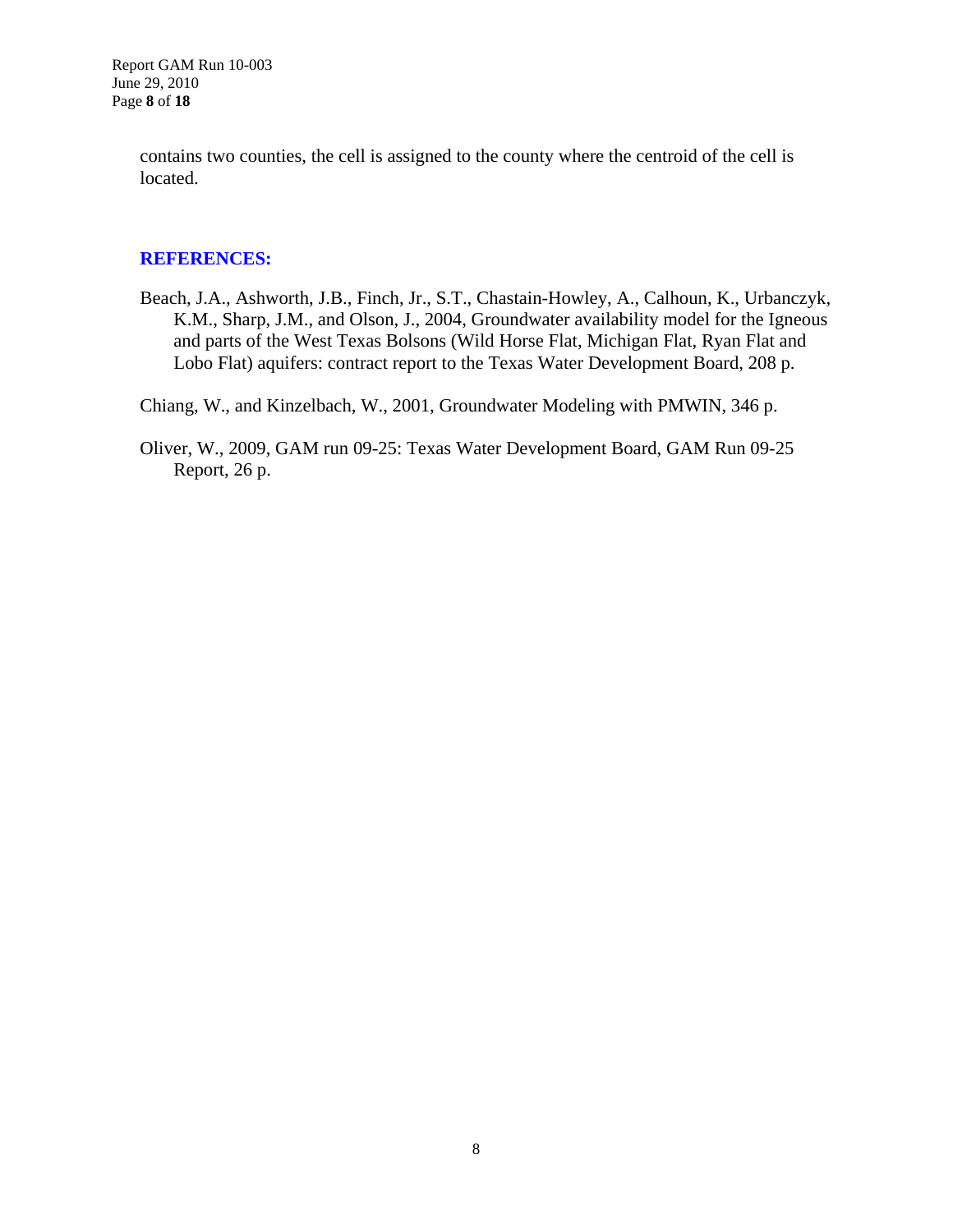

Figure 1. Aquifer boundaries for the Wild Horse Flat, Michigan Flat, Ryan Flat and Lobo Flat portions of the West Texas Bolsons Aquifer and the Igneous Aquifer used in the groundwater availability model run. The official boundary of the Igneous Aquifer is also included for comparison (From Oliver, 2009).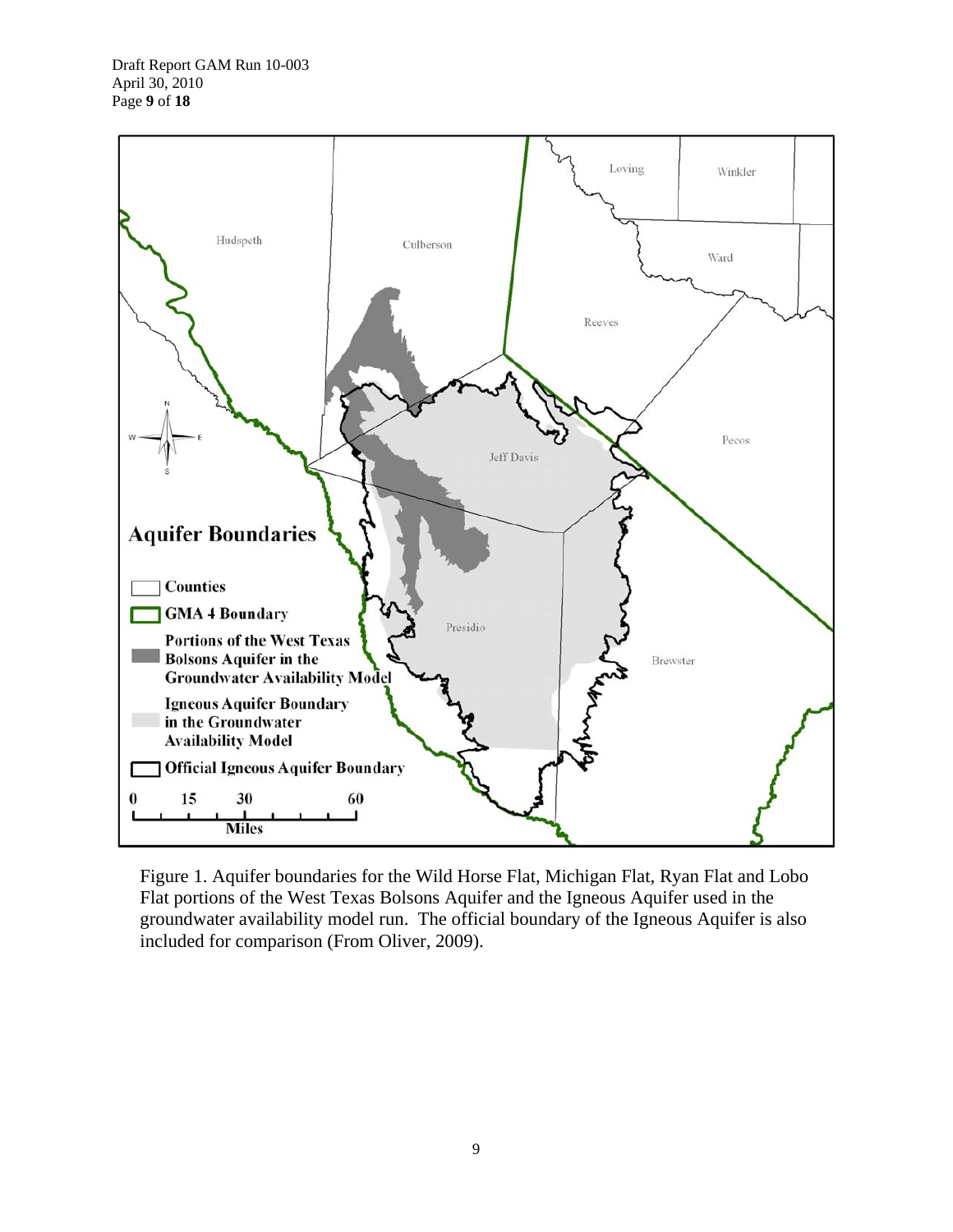

Figure 2. The relationship between pumping and drawdown in Groundwater Management Area 4. The total pumping for each scenario was multiplied by a factor to increase (factors of 1.3, 1.6 and 2.0) or decrease (factors of 0.8, 0.6, and 0.4). Model layer 3 and part of model layer 2 in Culberson County which represent underlying Cretaceous units are not included in the overall drawdown average.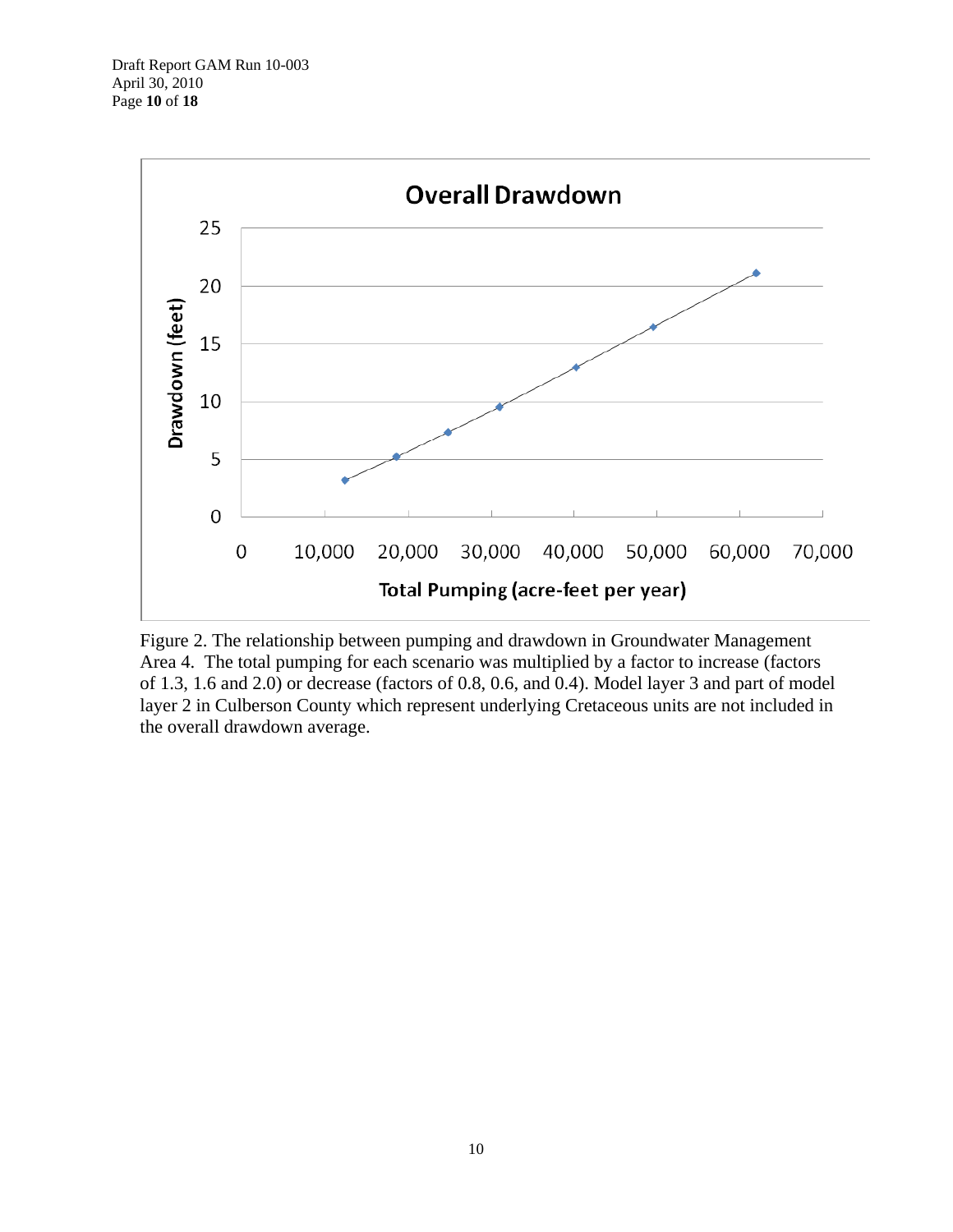Draft Report GAM Run 10-003 April 30, 2010 Page **11** of **18**

# Appendix A

## Water budgets for each stress period of the predictive groundwater availability model run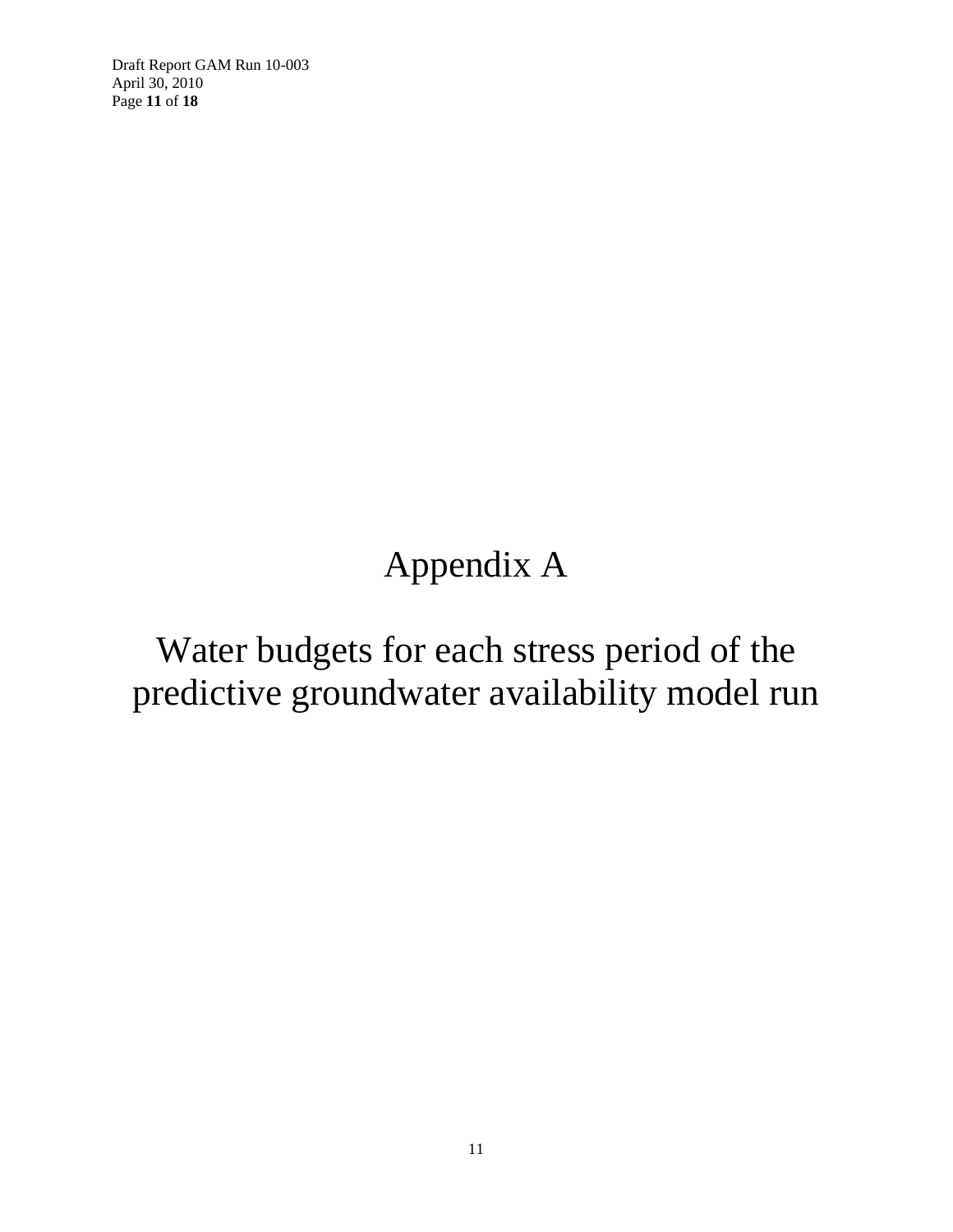Draft Report GAM Run 10-003 April 30, 2010 Page **12** of **18**



**Pumping fromWells**

Figure A-1. Pumpage output from the groundwater availability model for all layers by stress period. Each stress period represents one year (Scenarios 1 and 2 from Oliver, 2009).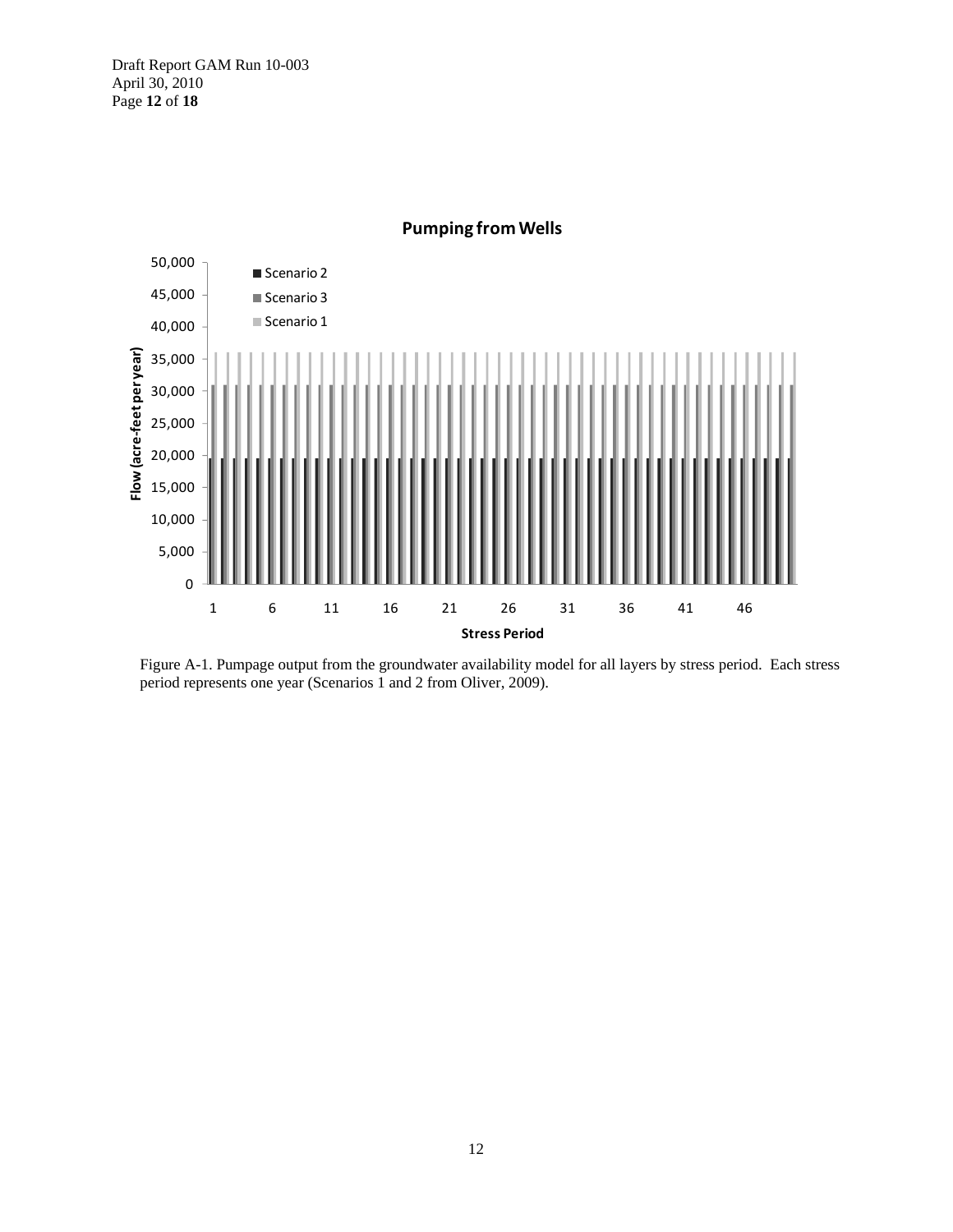Draft Report GAM Run 10-003 April 30, 2010 Page **13** of **18**



Figure A-2. Net recharge into the groundwater availability model for all layers by stress period. Each stress period represents one year. Note that net recharge refers to recharge to the aquifer sourced from precipitation minus evapotranspiration and outflow to springs (Scenarios 1 and 2 from Oliver, 2009).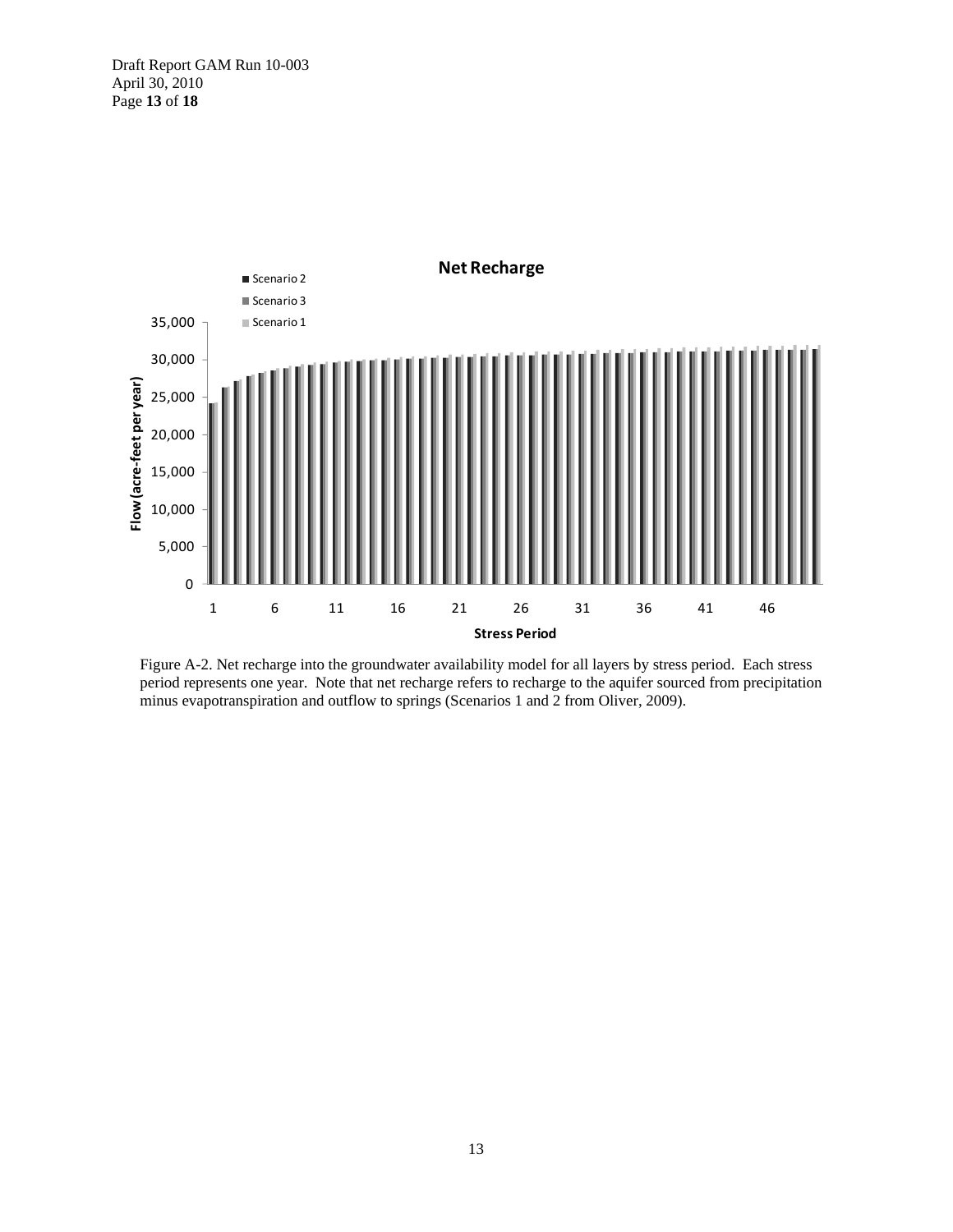Draft Report GAM Run 10-003 April 30, 2010 Page **14** of **18**



Figure A-3. Net change in storage (the volume of water stored in the aquifer) in the groundwater availability model for all layers by stress period. Each stress period represents one year (Scenarios 1 and 2 from Oliver, 2009).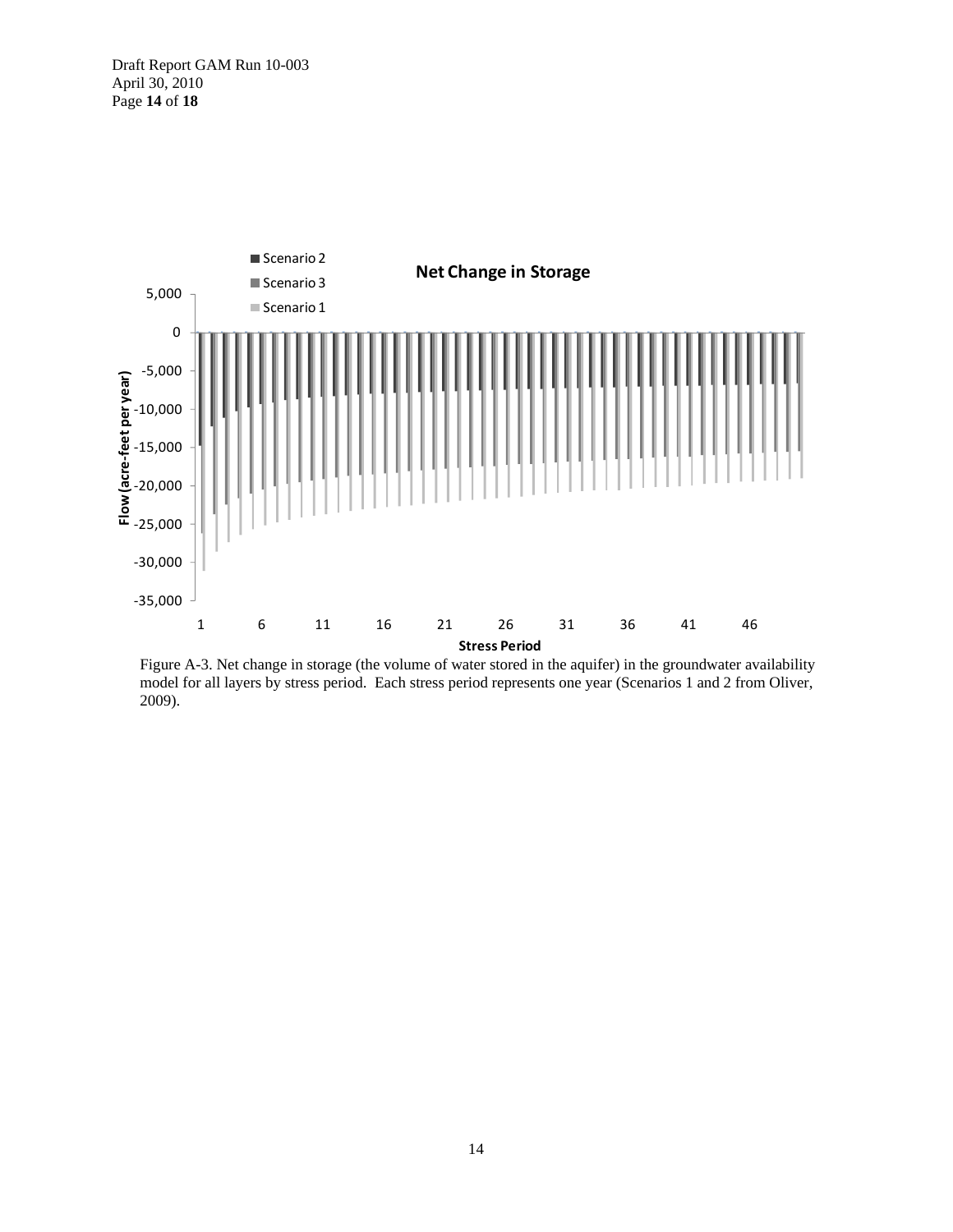

**Net Flow between Layers 1 and 2**

Figure A-4. Net vertical flow between Layer 1 and Layer 2 in the groundwater availability model by stress period. Each stress period represents one year. Note that vertical flow is referred to by the layer number as opposed to the aquifer name because some portions of Layer 2 outside the Igneous Aquifer boundary are active in the model in order to allow flow between the Wild Horse Flat, Michigan Flat, Ryan Flat and Lobo Flat portions of the West Texas Bolsons Aquifer in Layer 1 and the underlying Cretaceous and Permian units in Layer 3 (Scenarios 1 and 2 from Oliver, 2009).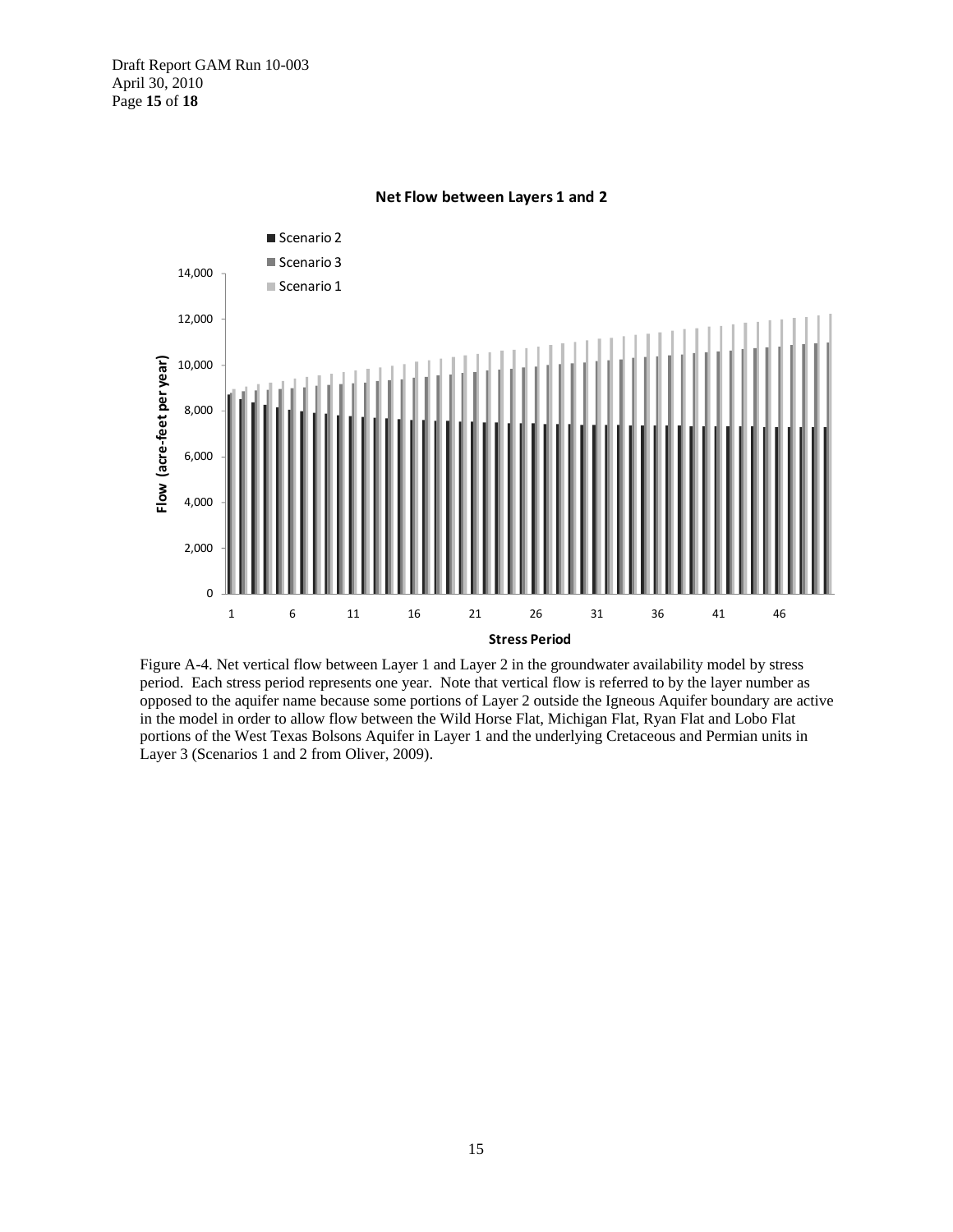Draft Report GAM Run 10-003 April 30, 2010 Page **16** of **18**



Figure A-5. Net vertical flow between Layer 2 and Layer 3 in the groundwater availability model by stress period. Each stress period represents one year. Note that vertical flow is referred to by the layer number as opposed to the aquifer name because some portions of Layer 2 outside the Igneous Aquifer boundary are active in the model in order to allow flow between the Wild Horse Flat, Michigan Flat, Ryan Flat and Lobo Flat portions of the West Texas Bolsons Aquifer in Layer 1 and the underlying Cretaceous and Permian units in Layer 3 (Scenarios 1 and 2 from Oliver, 2009).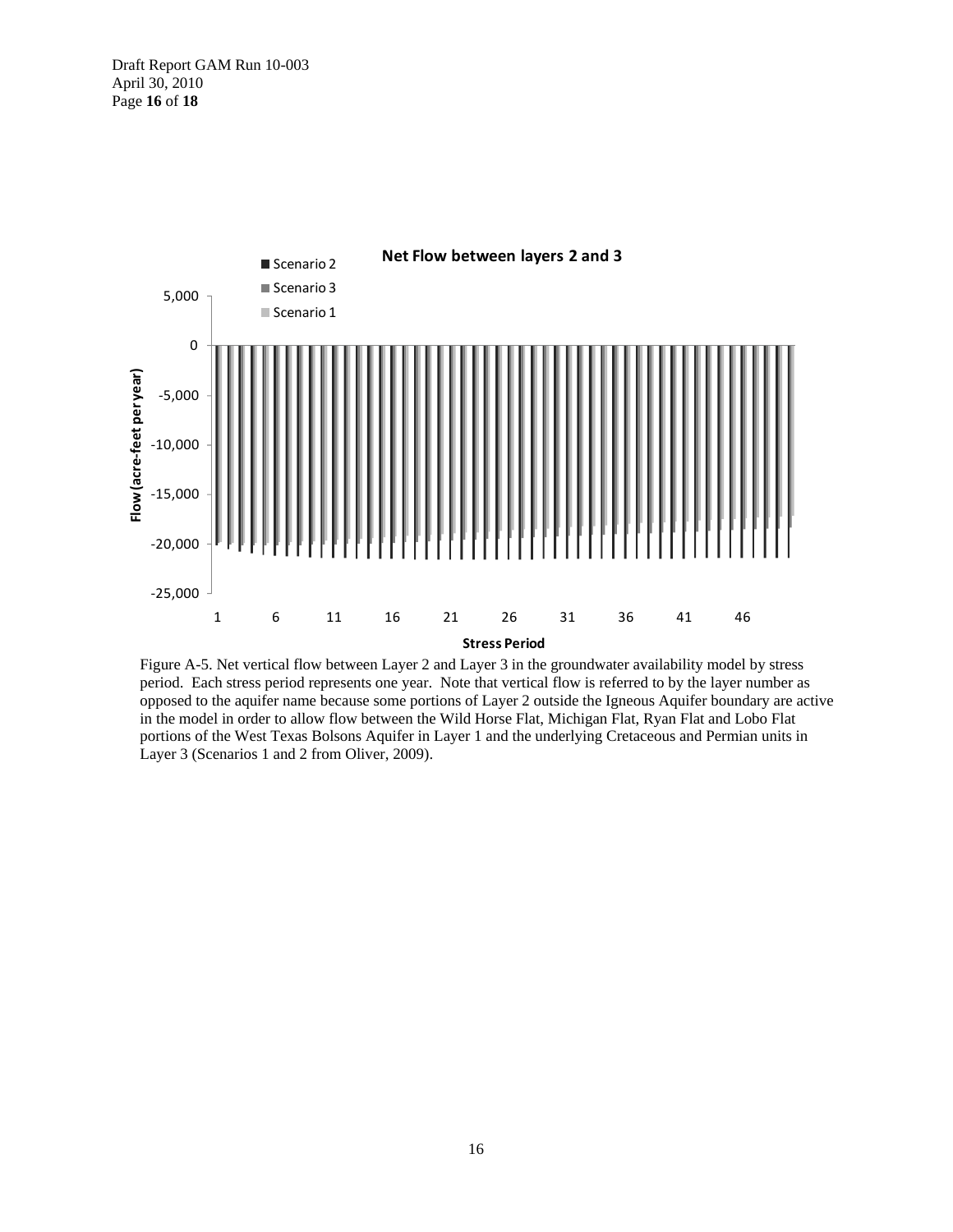Draft Report GAM Run 10-003 April 30, 2010 Page **17** of **18**

### Appendix B

## Water budget table for the last stress period of the model run